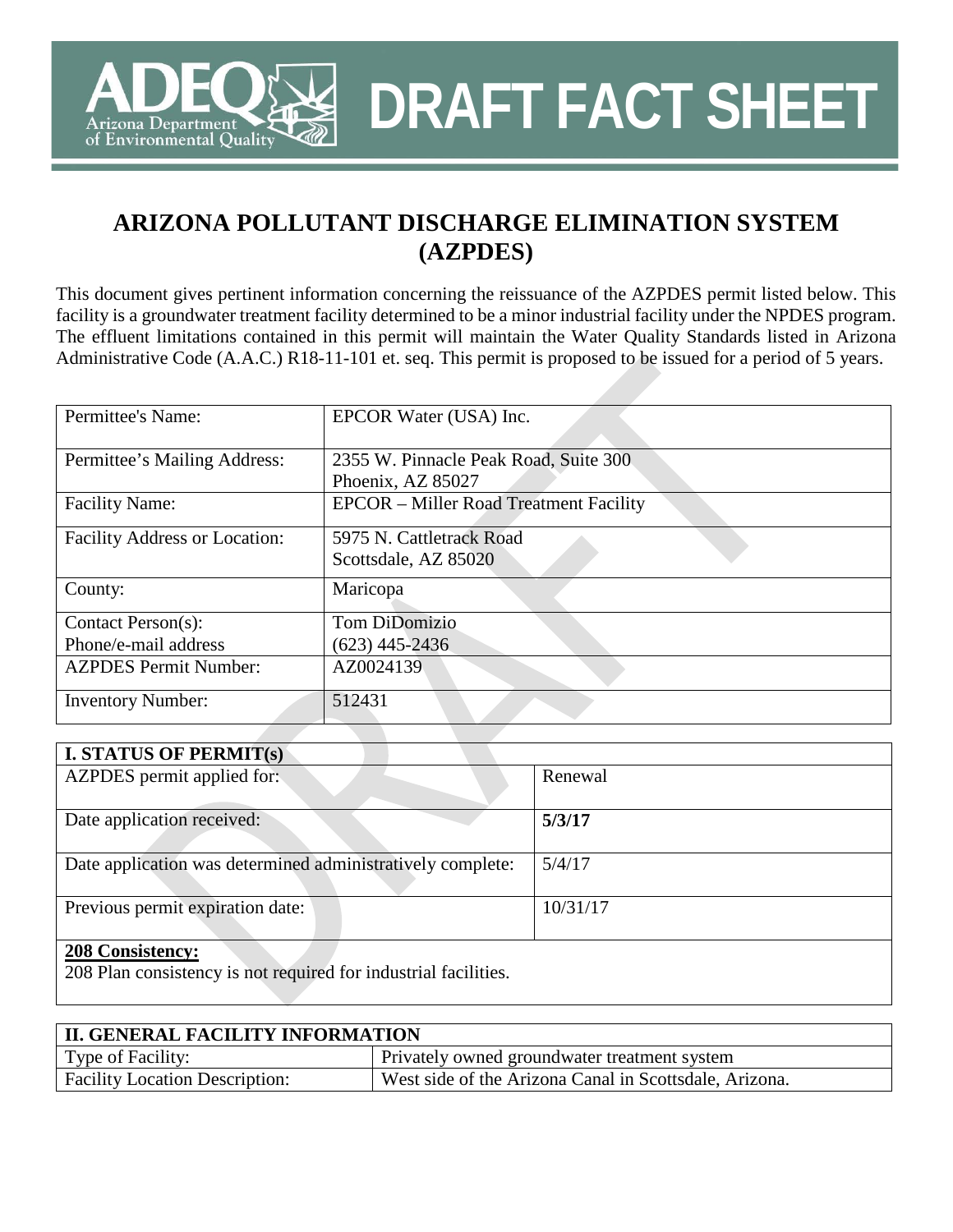

| Nature of facility discharge:         | Treated groundwater. Groundwater with high concentrations of                                                                           |
|---------------------------------------|----------------------------------------------------------------------------------------------------------------------------------------|
|                                       | volatile organic compounds is pumped to the Miller Road Treatment                                                                      |
|                                       | Facility where an air stripper is used to remove the contaminants.                                                                     |
| Average flow per discharge:           | The applicant indicates that the average flow per discharge is 1.3                                                                     |
|                                       | MGD.                                                                                                                                   |
| Continuous or intermittent discharge: | Intermittent                                                                                                                           |
|                                       |                                                                                                                                        |
| Discharge pattern summary:            | Discharge flow records submitted during the existing permit term<br>indicate the facility generally discharges about 8 times per year. |

Water from three groundwater production wells located along the Arizona Canal from south of McDonald Drive to Lincoln Drive is treated continuously using air stripping at MRTF. Two of the wells (14 and 15) are owned and operated by EPCOR. Water from Wells 14 and 15 are treated in Towers 3 and 1, respectively. The treated water is then collected in the Clearwater at MRTF and pumped to EPCOR's Paradise Valley Arsenic Removal Facility for further treatment before delivery to EPCOR's drinking water system. Treated water from Wells 14 and 15 may be delivered to the Arizona Canal through Outfall 001 on an infrequent basis.

### **III. RECEIVING WATER**

The State of Arizona has adopted water quality standards to protect the designated uses of its surface waters. Streams have been divided into segments and designated uses assigned to these segments. The water quality standards vary by designated use depending on the level of protection required to maintain that use.

| Receiving Water:            | Arizona Canal-Phoenix Area Canals: Granite Reef Dam to all municipal WTP |  |  |
|-----------------------------|--------------------------------------------------------------------------|--|--|
|                             | intakes                                                                  |  |  |
| River Basin:                | Middle Gila River Basin                                                  |  |  |
| <b>Outfall Location(s):</b> | Outfall 001:<br>Township 2N, Range 4E, Section 14                        |  |  |
|                             | Latitude $33^{\circ}$ 31' 20" N, Longitude 111° 54' 57" W                |  |  |

The outfall discharges to, or the discharge may reach, a surface water listed in Appendix B of A.A.C. Title 18, Chapter 11, Article 1.

| Designated uses for the                                                                                       | Agricultural Irrigation (AgI)                |  |  |  |
|---------------------------------------------------------------------------------------------------------------|----------------------------------------------|--|--|--|
| receiving water listed                                                                                        | Agricultural Livestock watering (AgL)        |  |  |  |
| above:                                                                                                        | Domestic Water Supply (DWS)                  |  |  |  |
|                                                                                                               |                                              |  |  |  |
| Is the receiving water on                                                                                     | No, and there are no TMDL issues associated. |  |  |  |
| the $303(d)$ list?                                                                                            |                                              |  |  |  |
| Given the uses stated above, the applicable narrative water quality standards are described in A.A.C. R18-11- |                                              |  |  |  |
| 108, and the applicable numeric water quality standards are listed in A.A.C. R18-11-109 and in Appendix A     |                                              |  |  |  |
| thereof. There are two standards for the Aquatic and Wildlife uses, acute and chronic. In developing          |                                              |  |  |  |
| AZPDES permits, the standards for all applicable designated uses are compared and limits that will protect    |                                              |  |  |  |
| for all applicable designated uses are developed based on the standards.                                      |                                              |  |  |  |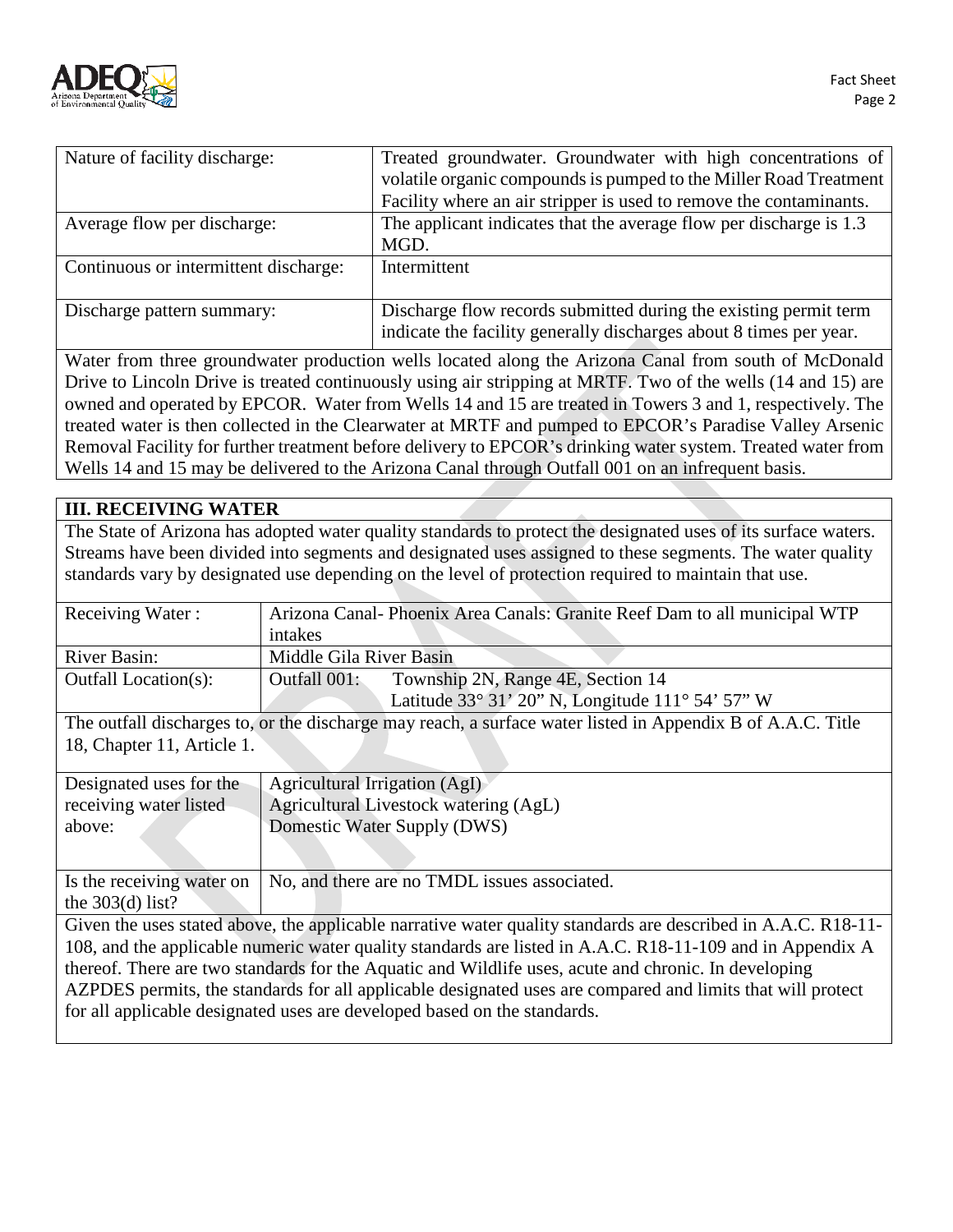

## **IV. DESCRIPTION OF DISCHARGE**

Because the facility is in operation and discharges have occurred, effluent monitoring data are available. The following is the measured effluent quality reported in the application.

| <b>Parameters</b> | <b>Units</b> | <b>Maximum Daily Discharge Concentration</b> |
|-------------------|--------------|----------------------------------------------|
| Arsenic           | $\mu$ g/L    | 11.3                                         |
| Chromium VI       | $\mu$ g/L    | 31                                           |
| <b>TCE</b>        | $\mu$ g/L    | < 0.5                                        |
| pH                | S.U.         | 8.5                                          |

| V. STATUS OF COMPLIANCE WITH THE EXISTING AZPDES PERMIT |                                                                                   |  |  |  |
|---------------------------------------------------------|-----------------------------------------------------------------------------------|--|--|--|
| Date of most recent                                     | $10/12/2016$ ; no potential violations were noted as a result of this inspection. |  |  |  |
| inspection:                                             |                                                                                   |  |  |  |
| DMR files reviewed:                                     | 01/2013 through 05/2017                                                           |  |  |  |
| Lab reports reviewed:                                   | 01/2013 through 05/2017                                                           |  |  |  |
| <b>DMR</b> Exceedances:                                 | None                                                                              |  |  |  |
| NOVs issued:                                            | None                                                                              |  |  |  |
| NOV <sub>s</sub> closed:                                | N/A                                                                               |  |  |  |
| Compliance orders:                                      | None                                                                              |  |  |  |

| VI. PROPOSED PERMIT CHANGES                                                                |                        |                        |                          |  |  |
|--------------------------------------------------------------------------------------------|------------------------|------------------------|--------------------------|--|--|
| The following table lists the major changes from the previous permit in this draft permit. |                        |                        |                          |  |  |
|                                                                                            |                        |                        |                          |  |  |
| <b>Parameter</b>                                                                           | <b>Existing Permit</b> | <b>Proposed permit</b> | <b>Reason for change</b> |  |  |
| <b>Reporting Location</b>                                                                  | Mail in hard copies of | DMRs and other reports | Language added to        |  |  |
|                                                                                            | DMRs and other         | to be submitted        | support the NPDES        |  |  |
|                                                                                            | attachments            | electronically through | electronic DMR           |  |  |
|                                                                                            |                        | myDEQ portal           | reporting rule that      |  |  |
|                                                                                            |                        |                        | became effective on      |  |  |
|                                                                                            |                        |                        | December 21, 2015.       |  |  |

Anti-backsliding considerations – "Anti-backsliding" refers to statutory (Section 402(o) of the Clean Water Act) and regulatory (40 CFR 122.44(l)) requirements that prohibit the renewal, reissuance, or modification of an existing NPDES permit that contains effluent limits, permit conditions, or standards that are less stringent than those established in the previous permit. The rules and statutes do identify exceptions to these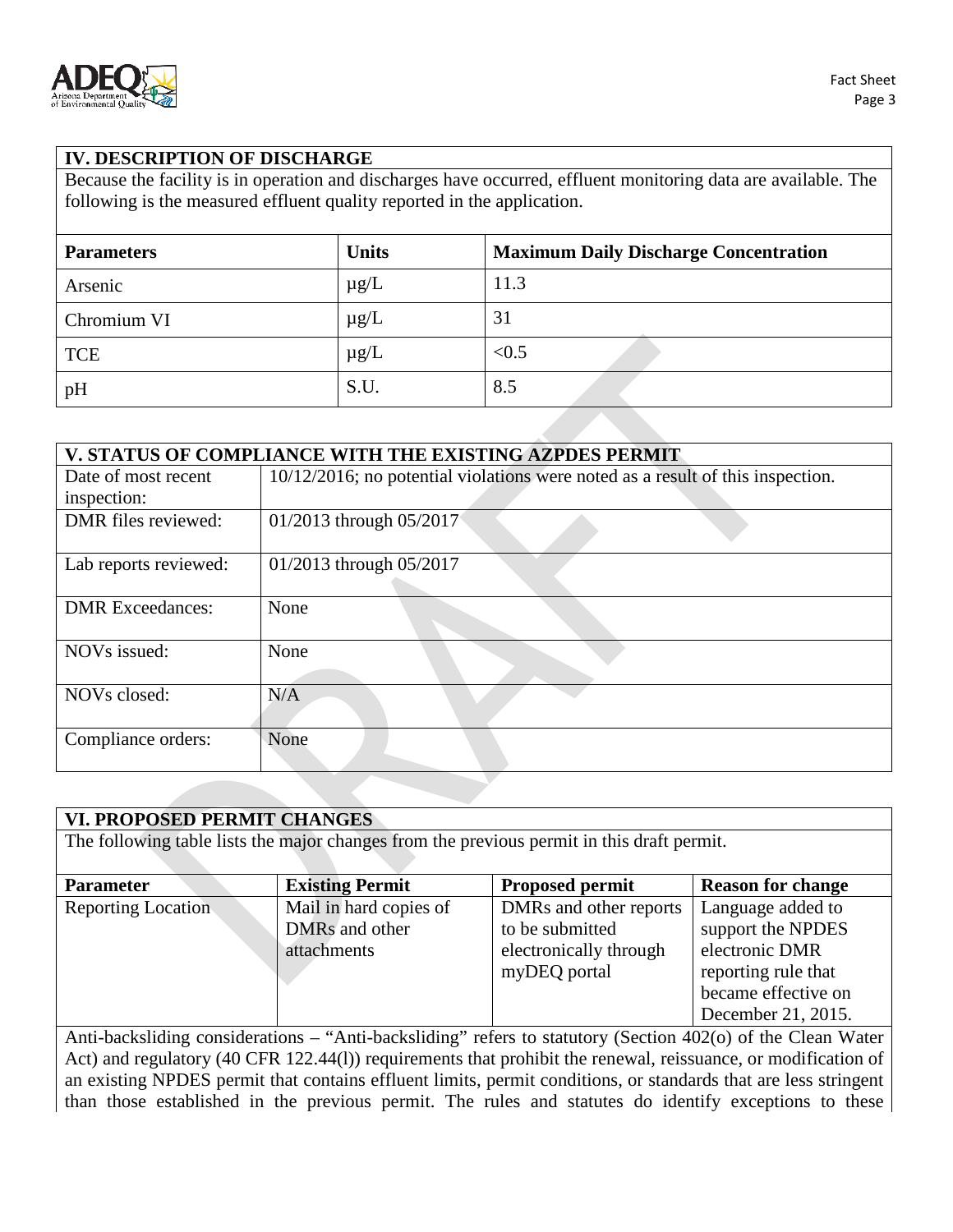

circumstances where backsliding is acceptable. This permit has been reviewed and drafted with consideration of anti-backsliding concerns.

No limits have been removed from the permit. Limits are retained in the draft permit for parameters where reasonable potential (RP) for an exceedance of a standard continues to exist or is indeterminate. In these cases, limits will be recalculated using the most current Arizona Water Quality Standards (WQS). If less stringent limits result due to a change in the WQS then backsliding is allowed in accordance with 303(d)(4) if the new limits are consistent with antidegradation requirements and the receiving water is in attainment of the new standard; see Section XII for information regarding antidegradation requirements.

# **VII. DETERMINATION OF EFFLUENT LIMITATIONS and ASSESSMENT LEVELS**

When determining what parameters need monitoring and/or limits included in the draft permit, both technology-based and water quality-based criteria were compared and the more stringent criteria applied.

### **Technology-based Limitations**:

There are no promulgated technology-based limits for a treatment system such as the Miller Road Treatment Facility. However, it has been demonstrated that this technology allows for efficient removal of the volatile organic compounds (VOCs), and the discharge can be sampled with low detection limits. The discharge data reviewed showed there were no exceedences of the surface water quality standards for the VOCs of concern. Limits are retained in the permit for trichloroethylene (TCE).

**Numeric Water Quality Standards**: As outlined in A.A.C. R18-11-109 and Appendix A:

Per 40 CFR 122.44(d)(1)(ii), (iii) and (iv), discharge limits must be included in the permit for parameters with "reasonable potential" (RP), that is, those known to be or expected to be present in the effluent at a level that could potentially cause any applicable numeric water quality standard to be exceeded. RP refers to the possibility, based on the statistical calculations using the data submitted, or consideration of other factors to determine whether the discharge may exceed the Water Quality Standards. The procedures used to determine RP are outlined in the *Technical Support Document for Water Quality-based Toxics Control (TSD)* (EPA/505/2-90-001). In most cases, the highest reported value for a parameter is multiplied by a factor (determined from the variability of the data and number of samples) to determine a "highest estimated value". This value is then compared to the lowest applicable Water Quality Standard for the receiving water. If the value is greater than the standard, RP exists and a water quality-based effluent limitation (WQBEL) is required in the permit for that parameter. RP may also be determined from BPJ based on knowledge of the treatment facilities and other factors. The basis for the RP determination for each parameter with a WQBEL is shown in the table below.

The proposed permit limits were established using a methodology developed by EPA. Long Term Averages (LTA) were calculated for each designated use and the lowest LTA was used to calculate the average monthly limit (AML) and maximum daily limit (MDL) necessary to protect all uses. This methodology takes into account criteria, effluent variability, and the number of observations taken to determine compliance with the limit and is described in Chapter 5 of the TSD. When the limit is based on human health criteria, the monthly average was set at the level of the applicable standard and a daily maximum limit was determined as specified in Section 5.4.4 of the TSD.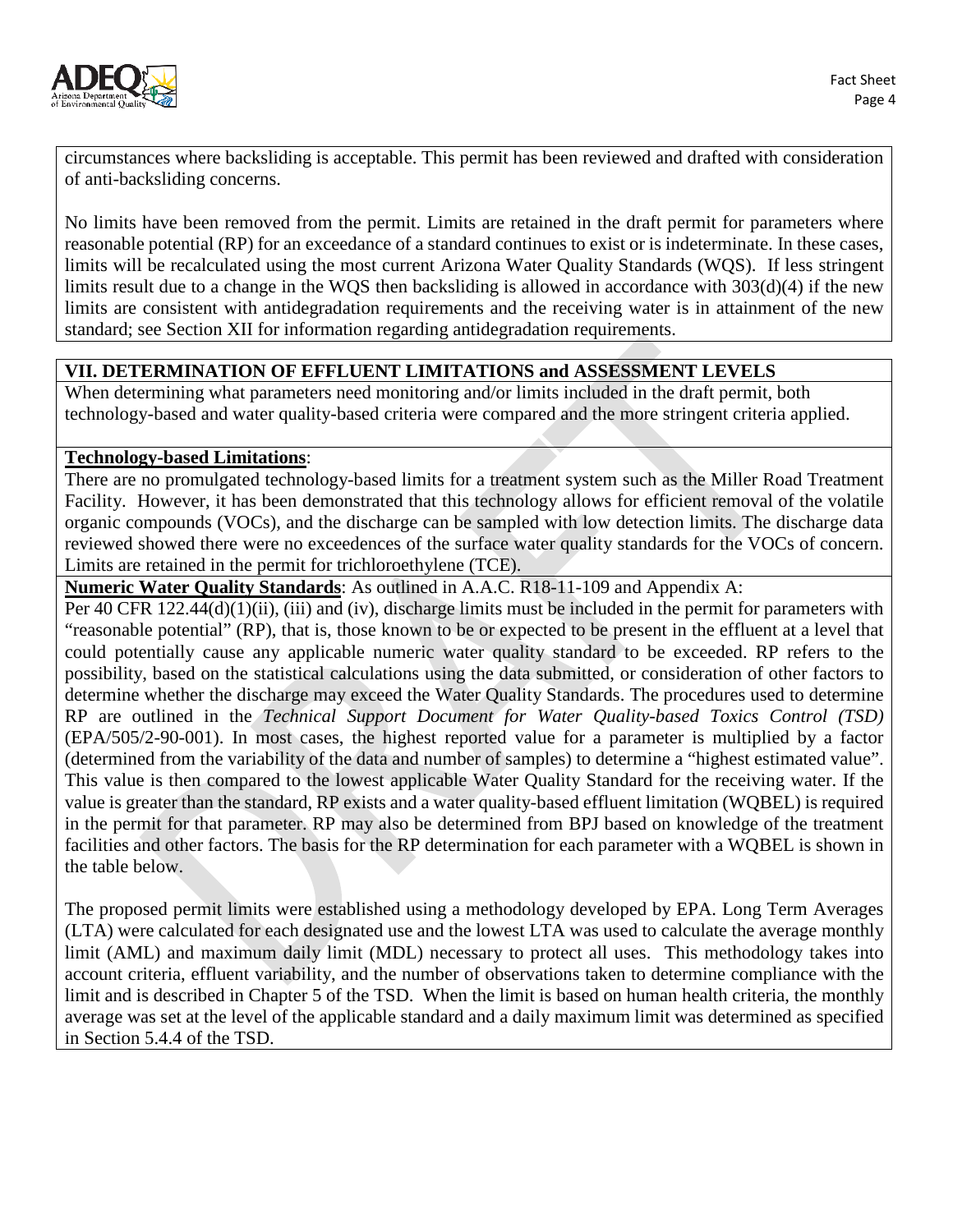

# **Mixing Zone:**

The previous permit authorized a mixing zone request for arsenic and chromium VI. A review of the discharge data submitted to ADEQ indicates that on occasion effluent arsenic and chromium VI concentrations exceeded the applicable standards for the receiving water. Pursuant to R18-11-114(G), the director shall reevaluate a mixing zone upon reissuance of the permit. Because conditions have not changed from the last permit cycle, ADEQ has approved the mixing zone for arsenic and chromium VI for discharges into the Arizona Grand Canal.

Compliance with the arsenic and chromium VI limits will be required in the mixing zone prior to any water deliveries to municipal water treatment plants downstream of the discharge consistent with the mixing zones established for arsenic and chromium VI in the Salt River Project (SRP) Groundwater Wells AZPDES Permit No. AZ0024341. The results of the SRP mixing zone model may be used to demonstrate compliance with arsenic and chromium VI limits in Table 1 of the permit.

**Whole Effluent Toxicity (WET):** ADEQ does not require WET testing if the receiving water has no aquatic and wildlife designated uses. Although the narrative standard prohibiting the discharge of toxic pollutants applies to all discharges, the test species are not appropriate for these receiving waters and no alternative tests are readily available. Therefore, WET testing is not required in this permit, and Part IV for WET testing is shown as "not applicable."

## **Permit Limitations and Monitoring Requirements**:

The table that follows summarizes the parameters that are limited in the permit and the rationale for that decision. Historical data from the Miller Road Treatment Facility demonstrates these are the parameters of concern that are present in the discharge. The corresponding monitoring requirements are shown for each parameter. In general, the regulatory basis for monitoring requirements is per 40 CFR §122.44(i) *Monitoring requirements,* and 40 CFR §122.48(b), *Required monitoring*; all of which have been adopted by reference in A.A.C. R18-9-A905, *AZPDES Program Standards*.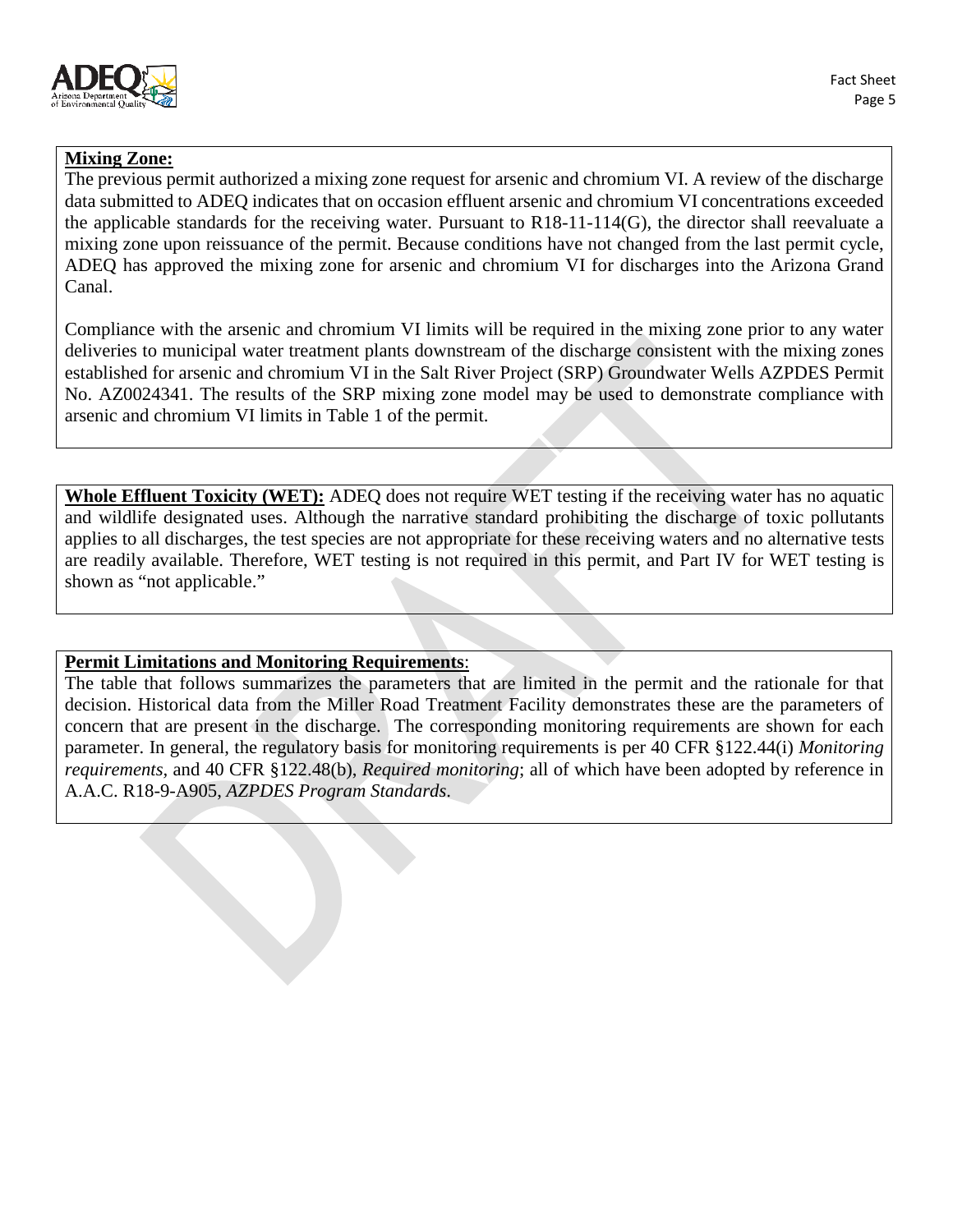

| <b>Parameter</b>           | <b>Lowest Standard / Designated</b><br>Use                                                     | <b>Maximum</b><br>Reported<br><b>Daily Value</b> | No. of<br><b>Samples</b> | <b>Estimated</b><br><b>Maximum</b><br>Value                                                    | <b>RP</b><br><b>Determination</b>                            | <b>Proposed Monitoring Requirement/ Rationale (1)</b>                                                                                                                                                                                                                                                                                                                          |
|----------------------------|------------------------------------------------------------------------------------------------|--------------------------------------------------|--------------------------|------------------------------------------------------------------------------------------------|--------------------------------------------------------------|--------------------------------------------------------------------------------------------------------------------------------------------------------------------------------------------------------------------------------------------------------------------------------------------------------------------------------------------------------------------------------|
| Flow                       | $\frac{1}{2} \left( \frac{1}{2} \right) \left( \frac{1}{2} \right) \left( \frac{1}{2} \right)$ | $  -$                                            | ---                      | $\frac{1}{2} \left( \frac{1}{2} \right) \left( \frac{1}{2} \right) \left( \frac{1}{2} \right)$ |                                                              | Discharge flow is to be monitored on a continual basis<br>using a flow meter.                                                                                                                                                                                                                                                                                                  |
| рH                         | Minimum: 6.5<br>Maximum: 9.0<br>AgL<br>A.A.C. R18-11-109(B)                                    | 8.5                                              | 14                       | N/A                                                                                            | <b>WQBEL or TBEL</b><br>is always<br>applicable to<br>WWTPs. | pH is to be monitored using a discrete sample of the<br>effluent and a WQBEL is set. 40 CFR Part 136 specifies<br>that grab samples must be collected for pH. At least one<br>sample must coincide with WET testing to aid in the<br>determination of the cause of toxicity if toxicity is detected.<br>pH sampling must also coincide with ammonia sampling<br>when required. |
| Arsenic                    | 10 µg/L/DWS                                                                                    | 11.3 $\mu$ g/L                                   | 13                       | $30.5 \mu g/L$                                                                                 | RP exists (2)                                                | Monitoring required and a limit remains in the permit. A<br>mixing zone has been approved for Arsenic.                                                                                                                                                                                                                                                                         |
| Chromium VI                | 21 µg/L/DWS                                                                                    | $31 \mu g/L$                                     | 13                       | 83.7 µg/L                                                                                      | RP exists (2)                                                | Monitoring required and a limit remains in the permit. A<br>mixing zone has been approved for Chromium VI.                                                                                                                                                                                                                                                                     |
| Trichloroethylene<br>(TCE) | 5 µg/L/DWS                                                                                     | $<$ 0.5 mg/L                                     | 15                       | N/A                                                                                            | N/A                                                          | Monitoring required and a limit remains in the permit.                                                                                                                                                                                                                                                                                                                         |

Footnotes:

(1) The monitoring frequencies are as specified in the permit.

(2) Mixing Zone was applied for and approved for Arsenic and Chromium VI. See Part V.A of the permit for mixing zone requirements.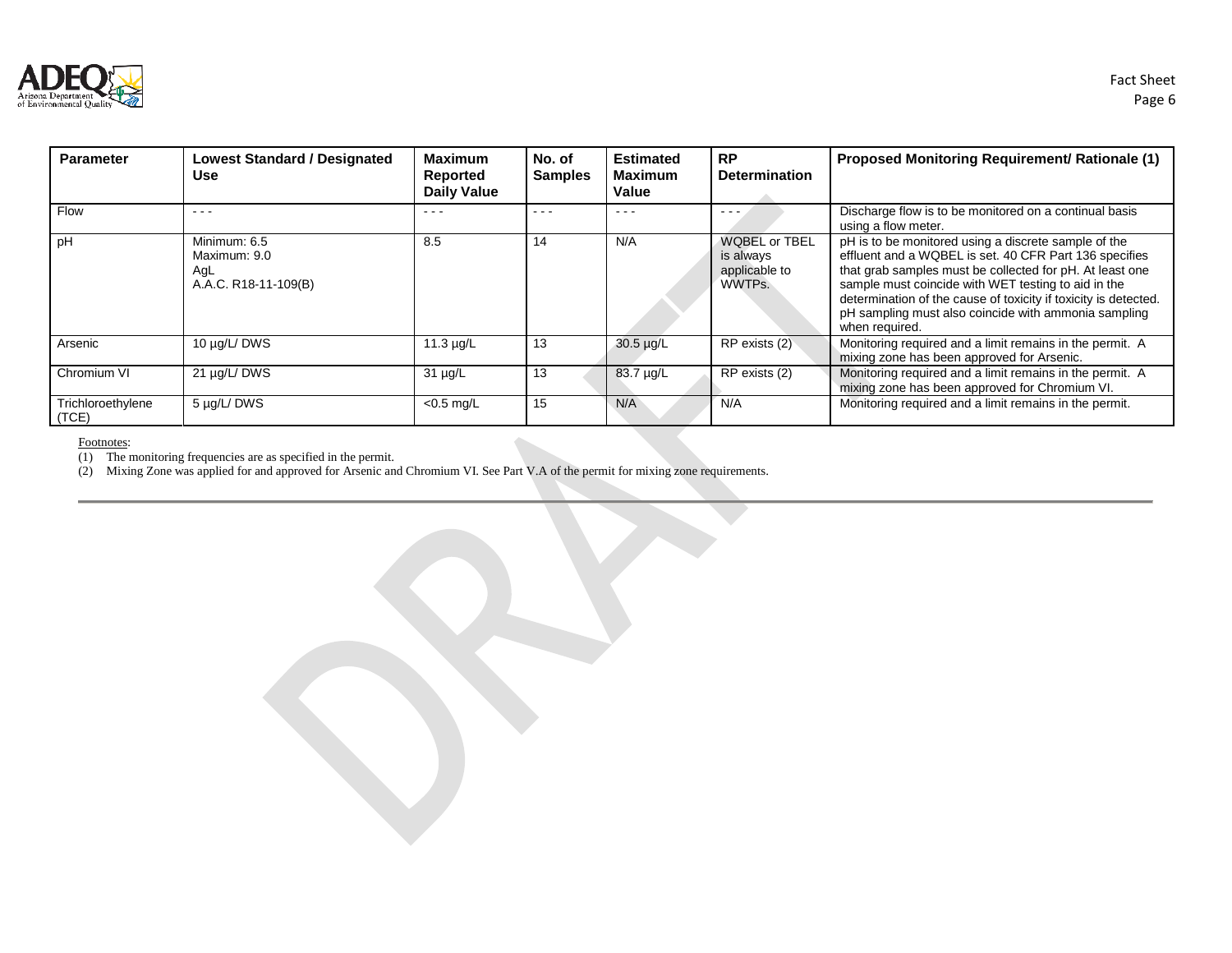

### **VIII. NARRATIVE WATER QUALITY STANDARDS**

All narrative limitations in A.A.C. R18-11-108 that are applicable to the receiving water are included in Part I, Sections B and C of the draft permit.

### **IX. MONITORING AND REPORTING REQUIREMENTS** (Part II of Permit)

Section 308 of the Clean Water Act and 40 CFR Part 122.44(i) require that monitoring be included in permits to determine compliance with effluent limitations. Additionally, monitoring may be required to gather data for future effluent limitations or to monitor effluent impacts on receiving water quality.

Monitoring frequencies are based on the nature and effect of the pollutant, as well as a determination of the minimum sampling necessary to adequately monitor the facility's performance. Monitoring frequencies for some parameters may be reduced in second term permits if all monitoring requirements have been met and the limits or ALs for those parameters have not been exceeded during the first permit term.

Discrete (i.e., grab) samples are specified in the permit for all parameters because the groundwater quality is not expected to vary significantly over a 24 hour period.

Monitoring locations are specified in the permit (Part I.A and Part I.D) in order to ensure that representative samples of the influent and effluent are consistently obtained.

The requirements in the permit pertaining to Part II, Monitoring and Reporting, are included to ensure that the monitoring data submitted under this permit is accurate in accordance with 40 CFR 122.41(e). The permittee has the responsibility to determine that all data collected for purposes of this permit meet the requirements specified in this permit and is collected, analyzed, and properly reported to ADEQ.

The permit (Part II.A.2) requires the permittee to keep a Quality Assurance (QA) manual at the facility, describing sample collection and analysis processes; the required elements of the QA manual are outlined.

Reporting requirements for monitoring results are detailed in Part II, Sections B.1 and 2 of the permit, including completion and submittal of Discharge Monitoring Reports (DMRs), and AZPDES Flow Record forms. The permittee is responsible for conducting all required monitoring and reporting the results to ADEQ on DMRs or as otherwise specified in the permit.

**Electronic reporting.** The US EPA has published a final regulation that requires electronic reporting and sharing of Clean Water Act National Pollutant Discharge Elimination System (NPDES) program information instead of the current paper-based reporting (Federal Register, Vol. 80, No. 204, October 22, 2015). As of December 21, 2016 (one year after the effective date of the regulation), the Federal rule required permittees to make electronic submittals of any monitoring reports and forms called for in their permits. ADEQ has created an online portal called myDEQ that allows users to submit their discharge monitoring reports and other applicable reports required in the permit.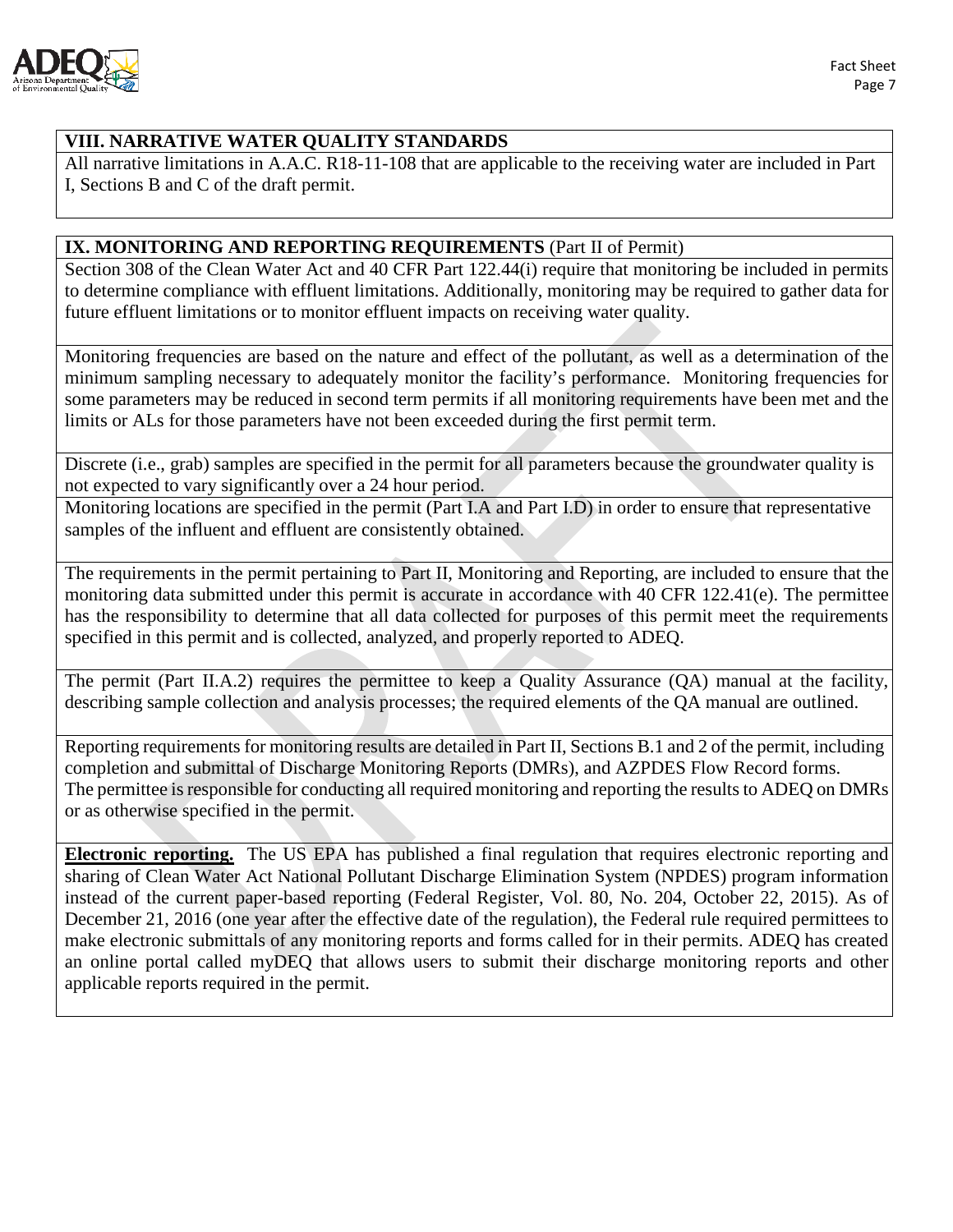

# **X. SPECIAL CONDITIONS** (Part V in Permit)

### **Permit Reopener**

This permit may be modified based on newly available information; to add conditions or limits to address demonstrated effluent toxicity; to implement any EPA-approved new Arizona water quality standard; or to reevaluate reasonable potential (RP), if assessment levels in this permit are exceeded [A.A.C. R18-9-B906 and 40 CFR Part 122.62 (a) and (b)].

### **XI. ANTIDEGRADATION**

Antidegradation rules have been established under A.A.C. R18-11-107 to ensure that existing surface water quality is maintained and protected. The discharge from the Miller Road Treatment Facility will be to a canal which is subject to Tier 1 antidegradation protection. Effluent quality limitations and monitoring requirements have been established under the proposed permit to ensure that the discharge will meet the applicable water quality standards. As long as the permittee maintains consistent compliance with these provisions, the designated uses of the receiving water will be presumed protected, and the facility will be deemed to meet currently applicable antidegradation requirements under A.A.C. R18-11-107.

#### **XII. STANDARD CONDITIONS**

Conditions applicable to all NPDES permits in accordance with 40 CFR, Part 122 are attached as an appendix to this permit.

#### **XIII. ADMINISTRATIVE INFORMATION**

#### **Public Notice (A.A.C. R18-9-A907)**

The public notice is the vehicle for informing all interested parties and members of the general public of the contents of a draft AZPDES permit or other significant action with respect to an AZPDES permit or application. The basic intent of this requirement is to ensure that all interested parties have an opportunity to comment on significant actions of the permitting agency with respect to a permit application or permit. This permit will be public noticed in a local newspaper after a pre-notice review by the applicant and other affected agencies.

#### **Public Comment Period (A.A.C. R18-9-A908)**

Rules require that permits be public noticed in a newspaper of general circulation within the area affected by the facility or activity and provide a minimum of 30 calendar days for interested parties to respond in writing to ADEQ. After the closing of the public comment period, ADEQ is required to respond to all significant comments at the time a final permit decision is reached or at the same time a final permit is actually issued.

#### **Public Hearing (A.A.C R18-9-A908(B))**

A public hearing may be requested in writing by any interested party. The request should state the nature of the issues proposed to be raised during the hearing. A public hearing will be held if the Director determines there is a significant amount of interest expressed during the 30-day public comment period, or if significant new issues arise that were not considered during the permitting process.

#### **EPA Review (A.A.C. R18-9-A908(C))**

A copy of this draft permit and any revisions made to this draft as a result of public comments received will be sent to EPA Region 9 for review. If EPA objects to a provision of the draft, ADEQ will not issue the permit until the objection is resolved.